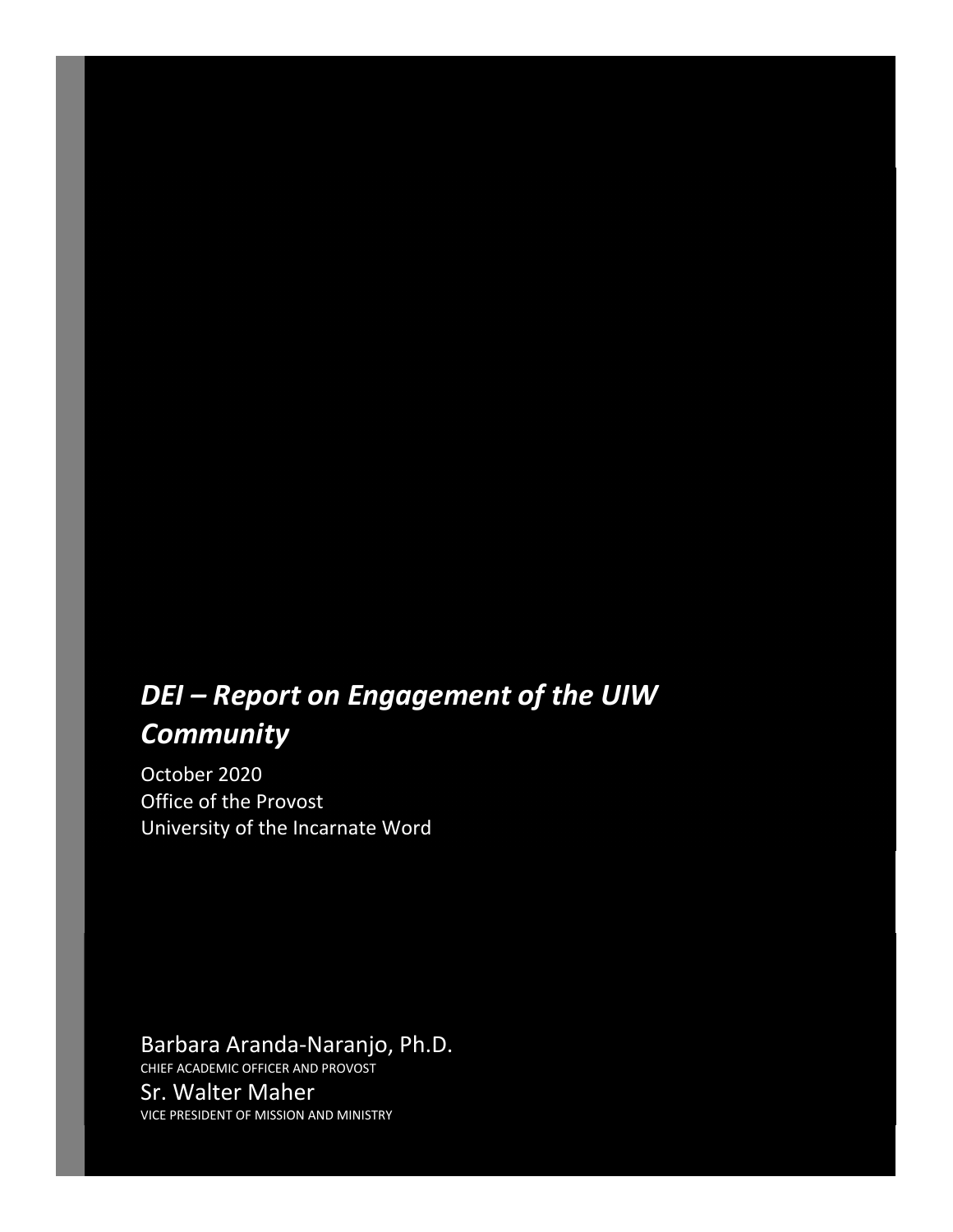## Executive Summary:

## *DEI – Report on Engagement of the UIW Community*

## Background:

At the University of the Incarnate Word (UIW), diversity, equity, and inclusion are fundamental rights grounded in the overall mission of social justice, the principles of Catholic Social Teaching, and our institutional commitment to service. They also embody the charism of the University's founders, the Sisters of Charity of the Incarnate Word (CCVI) which has been engaged in acts of social justice since their founding. In 2018, UIW President Thomas M. Evans created a task force on inclusion and diversity, later known as the President's Council on Diversity, Equity, and Inclusion (DEI), "to ensure that we continue serving the underserved and elevate the dignity of every human person."

In July 2020, the President's Council on DEI submitted recommendations for consideration by the President and the President's Cabinet. The Council's recommendations reflected the complexity and anguish of our times as mass protests over racial injustice called for both action and reflection by our American institutions. UIW's foundational commitment to justice and dignity for the entire UIW family is demonstrated and embraced in the vigorous work faculty, staff, and students undertake to ensure that diversity, equity, and inclusion continue to inspire our path forward. These recommendations were released to the UIW community on July 24, 2020.

## Engaging UIW Community in Reflective Dialogue on DEI

In tandem with the release of the DEI Council's recommendations, President Evans appointed Dr. Barbara Aranda‐Naranjo, Provost, to lead an effort to engage our UIW community. The engagement consisted of reflective dialogue on DEI grounded in UIW's Mission and the University community's perspectives, experiences, and suggestions going forward. Led jointly by the Office of the Provost and the Office of Mission and Ministry, reflective listening discussions included UIW leadership, faculty, department and office staff, advisory bodies, and student groups in order to ensure full participation from various sectors of the UIW community. UIW communities' experiences, thoughts, and suggestions were encouraged throughout the sessions. It was also encouraged that participants share their thoughts through a structured matrix developed specifically for these sessions that allowed participants in each discussion group to provide their feedback. Reflective listening sessions were also tailored for specific groups, such as the student athletes composed of members of the UIW football team. The Provost also engaged in forums and informational presentations, such as DEI presentations during senior University leadership meetings, the Faculty Welcome Back, the Athletic Welcome Back, and a Student Government Association meeting. A total of 30 engagements were held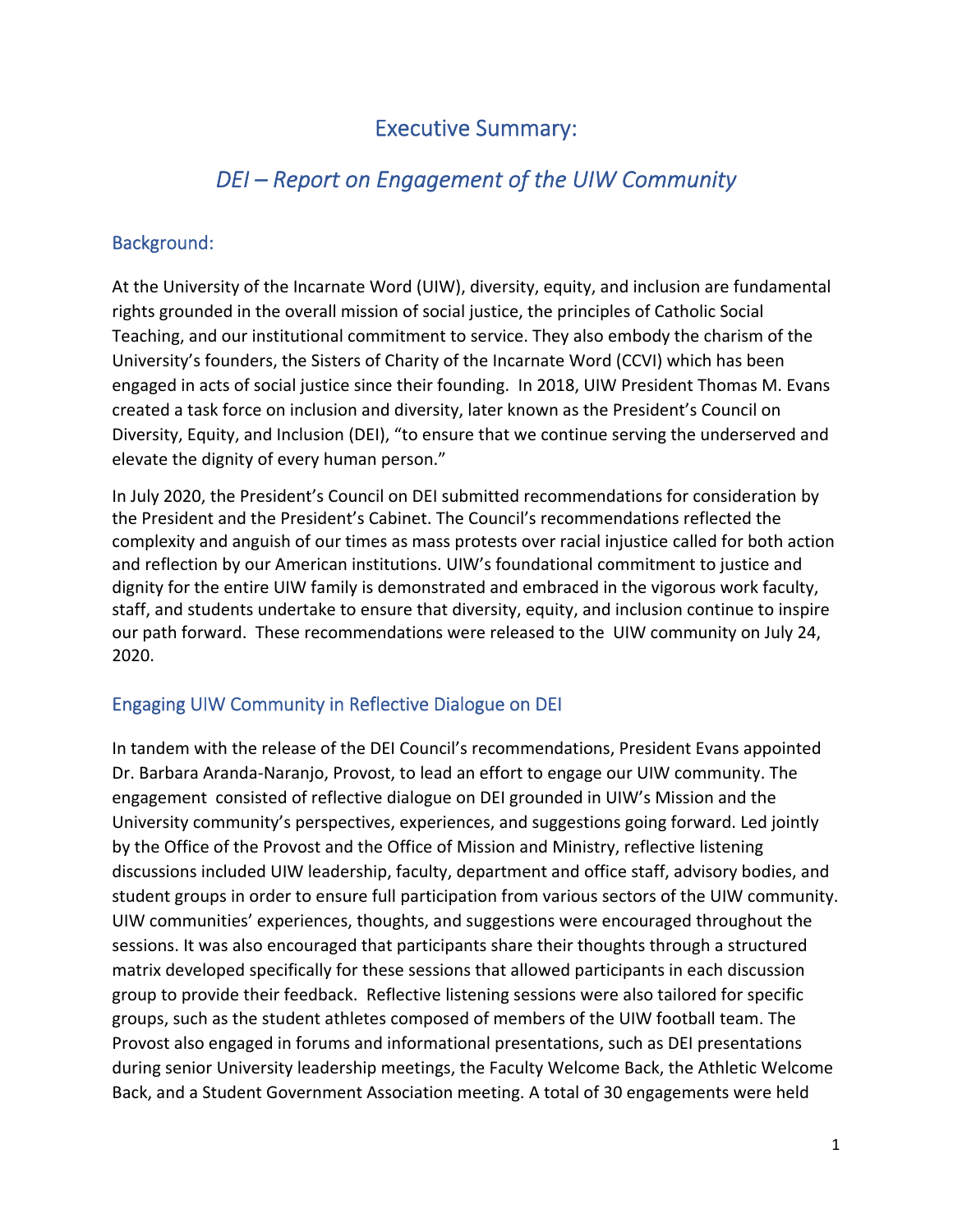with 28 different groups from July to October 2020. Some of the groups met more than once. From these sessions and discussions, specific measurable actions with timelines were developed. Areas where UIW could improve, enhance, or replicate best practice efforts for community‐wide DEI practices, procedures, and programming in conformance with our foundational commitment to justice and dignity for our UIW family.

## Overarching DEI Thematic Areas from Community Engagement

Over the course of four months, over 370 UIW community members, including students, staff, faculty and administrators took part in the DEI engagements (see Appendices). The participating groups were a cross‐section of the UIW campus populations, such as the Office of Alumnae and Parent Relations and the UIW Police Department. The reflective sessions were conducted by Provost, Dr. Aranda‐Naranjo, and Vice President of Mission and Ministry, Sr. Walter Maher. Overseeing the overall project and participating and taking notes in the reflective sessions was Mrs. Idalia Sanchez, DEI consultant. The DEI engagement logistics and coordination was led by Dr. Denise Krohn, Special Assistant to the Provost, and Brenda Dimas, Administrative Assistant to the Vice President of Mission and Ministry. During each engagement, total confidentiality and a "Do Not Distribute" statement was communicated. It was disclosed that all related information and material was for internal purposes only. While most community engagement sessions were through video conferencing and included a written matrix format, sessions with student athletes were held in person utilizing COVID‐19 safety procedures. Based from all information gathered from the UIW participating community members throughout all engagements, the following are six major themes identified:

- ❖ Engage Mission and DEI Value
- ❖ Reinforce Workforce Skills and Talents
- ❖ Open New Spaces for Listening and Learning
- $\div$  Integrate DEI and Social Justice within Curricula and Academic Programming
- ❖ Enhance Communications Strategies and Partnerships
- ❖ Expand DEI within Infrastructure

## Key Proposed Goal Areas and DEI Related Actions for 2020‐2021 and Beyond

The UIW Report *DEI – Report on Engagement of the UIW Community* provides an overview of the UIW community engagement process undertaken to elicit feedback on the DEI Council recommendations and on the community's sense of UIW commitment to DEI, and areas of challenges, strengths, and opportunities for enhancing efforts. Overarching thematic areas are presented along with specific feedback from sectors of the community. The DEI engagement process itself uncovered numerous DEI initiatives underway, as well as spawning increased interest in new initiatives. Several DEI related projects were submitted for consideration in 2020‐2021 academic year in each of the six thematic goal areas. As we continue to respond to the critical needs of the day as it relates to DEI, we will need the collaboration and cooperation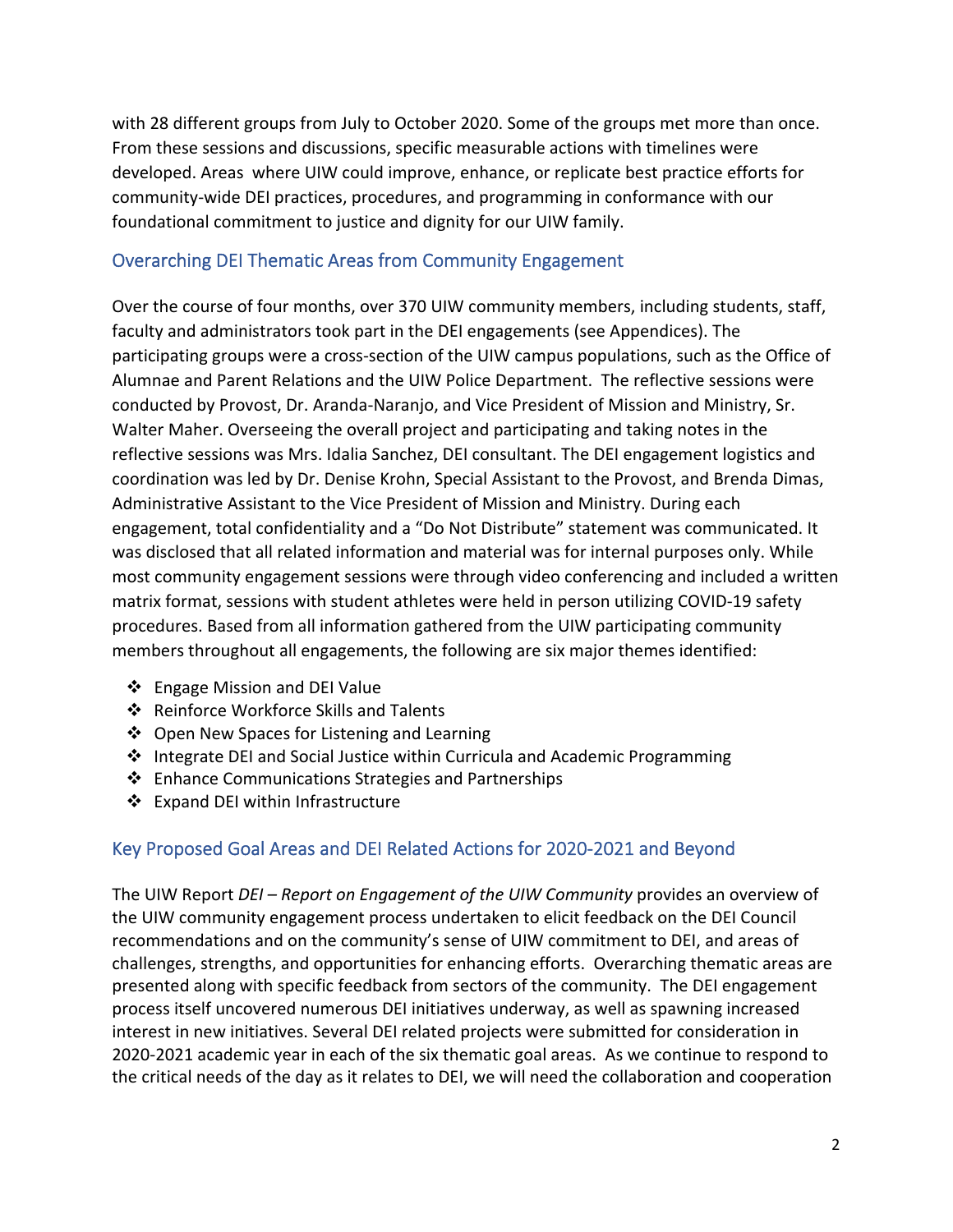of all facets of UIW to accomplish the goals set forth and deepen the core values of the culture of DEI at UIW.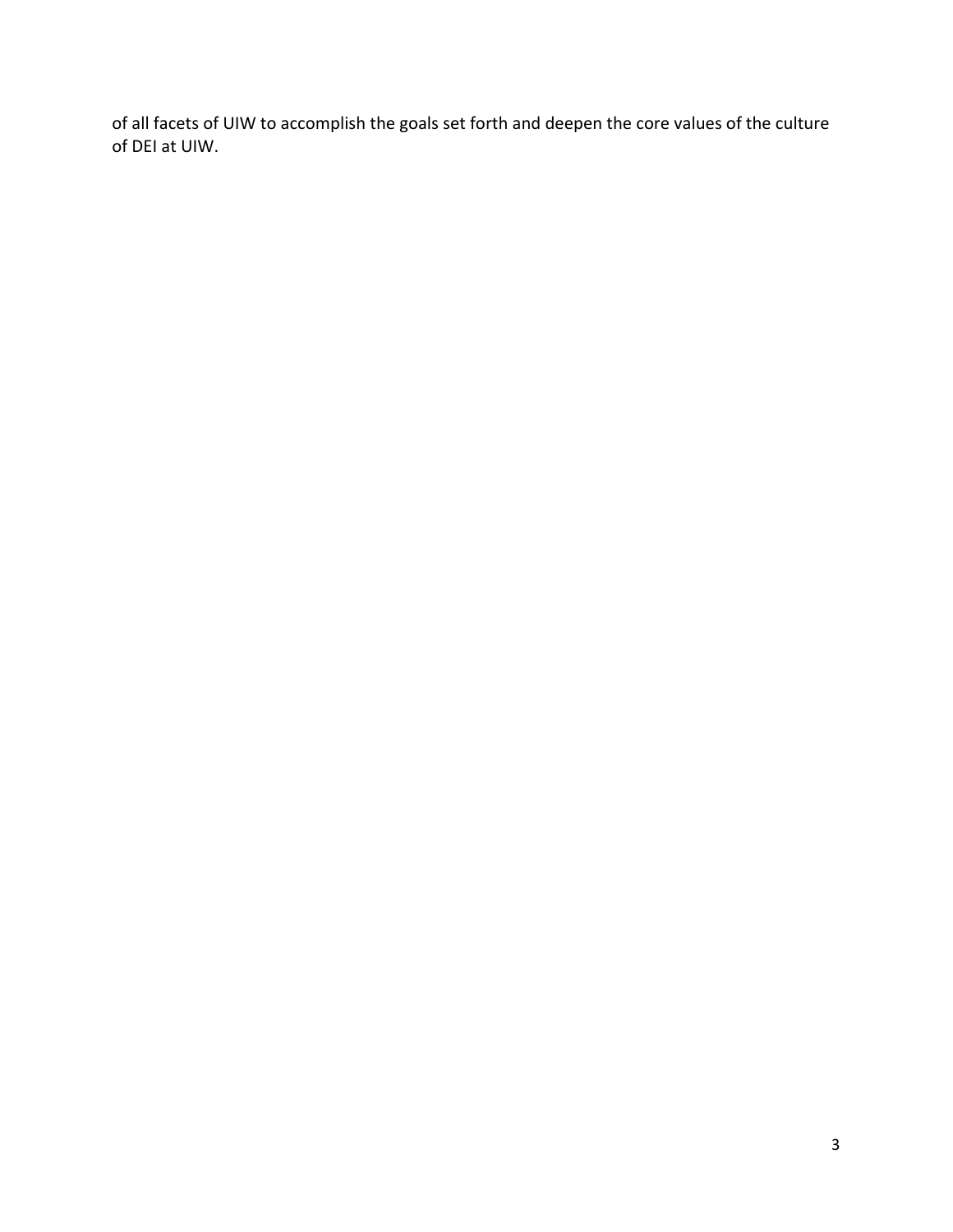## *DEI – Report on Engagement of the UIW Community*

#### **Background**

At the University of the Incarnate Word (UIW), diversity, equity, and Inclusion are fundamental rights grounded in the overall mission of social justice, the principles of Catholic Social Teaching, and our institutional commitment to service. It also embodies the charism of the University's founders, the Sisters of Charity of the Incarnate Word (CCVI) which has been engaged in acts of social justice since their founding. In 2018, UIW President Thomas M. Evans created a task force on inclusion and diversity, later known as the President's Council on Diversity, Equity, and Inclusion (DEI), "to ensure that we continue serving the underserved and elevate the dignity of every human person."

The goals of the Council were encompassed within one of the UIW's strategic priorities set forth the same year, to "Strengthen our Catholic identity as expressed in the spiritual heritage of the Sisters of Charity of the Incarnate Word, embodied in programs and priorities that promote human dignity and integrate intellectual and spiritual growth." In July 2020, the President's Council on DEI submitted recommendations for consideration by the President and the President's Cabinet. The Council's recommendations reflected the complexity and anguish of our times as mass protest over racial injustice called for both action and reflection by our American institutions. UIW's foundational commitment to justice and dignity for the entire UIW family is demonstrated and embraced in the vigorous work faculty, staff, and students undertake to ensure that diversity, equity, and inclusion continue to inspire our path forward. These recommendations were released in the format presented by the Council to the UIW community on July 24, 2020.

In tandem with the release of the DEI Council's recommendations, President Evans appointed Dr. Barbara Aranda‐Naranjo, Chief Academic Officer and Provost, to lead an effort to engage our UIW community. The engagement consisted of reflective dialogue on diversity, equity, and inclusion grounded in UIW's mission and the UIW community's perspectives, experiences, and suggestions going forward. Lead jointly by the Office of the Provost and the Office of Mission and Ministry, the reflective discussions included UIW leadership, faculty, department and office staff, advisory bodies, and student groups in order to ensure full participation from various sectors of the UIW community. The reflective sessions provided an opportunity for reflection on UIW and its mission of social justice as a fundamental part of its Catholic heritage. UIW community experiences, thoughts and suggestions were encouraged throughout the reflective sessions as well as through a structured matrix developed specifically for each discussion group to allow individual members to provide their feedback.

### Defining Diversity, Equity and Inclusion (DEI)

The UIW President's Council on Diversity, Equity and Inclusion bylaws included definitions on these terms to guide their efforts in developing recommendations for administration to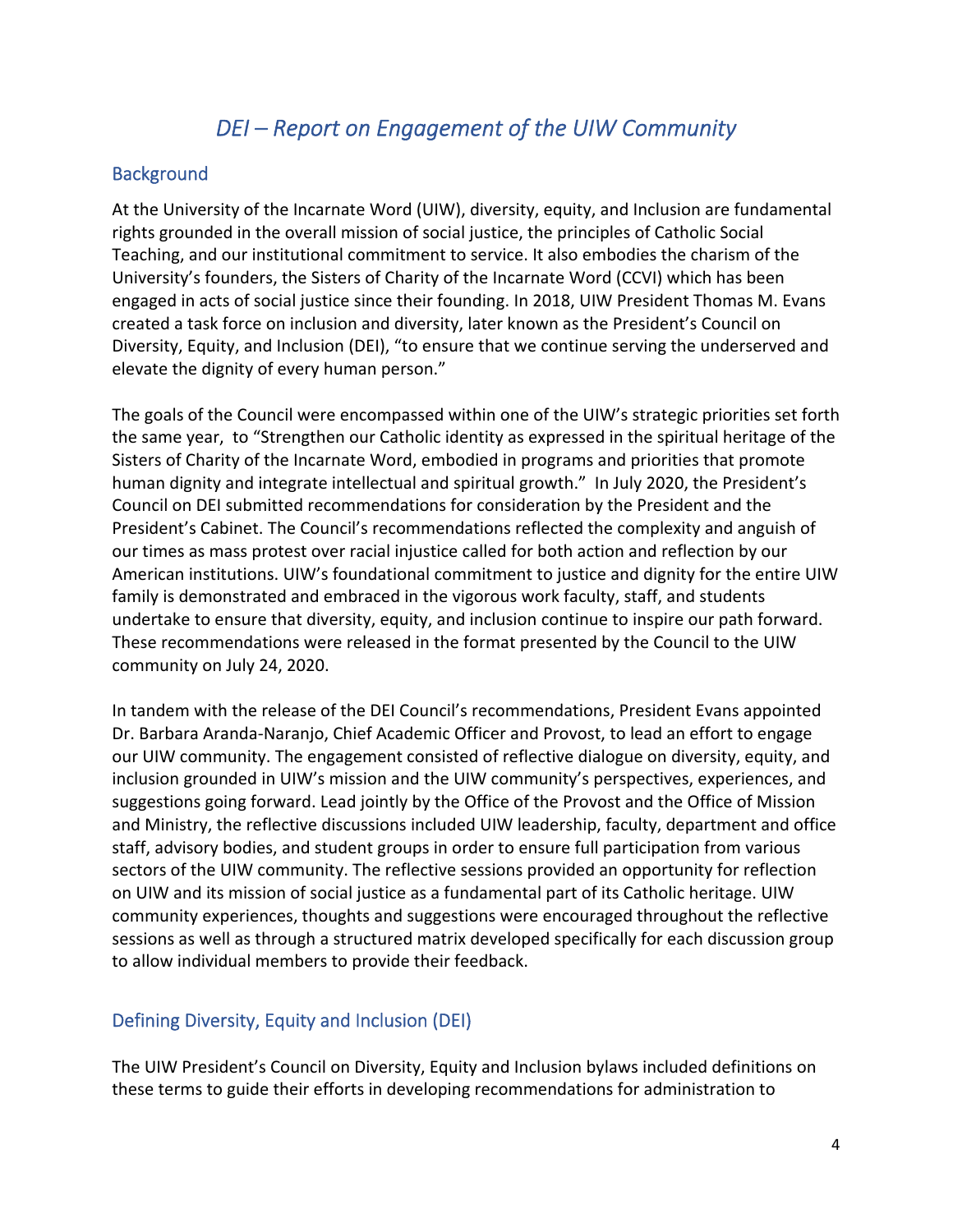consider in strengthening the institution's commitment to diversity, equity, and inclusion. These definitions were shared community‐wide during the reflective sessions.

| Equity, and Inclusion)                              | <b>DIVERSITY</b>               | <b>INCLUSION</b>                                                               | <b>EQUITY</b><br>(STUDENT FOCUS)                                                                                                                                                                 | <b>EQUITY</b><br>(EMPLOYEE FOCUS)                                                                                                                                                           |
|-----------------------------------------------------|--------------------------------|--------------------------------------------------------------------------------|--------------------------------------------------------------------------------------------------------------------------------------------------------------------------------------------------|---------------------------------------------------------------------------------------------------------------------------------------------------------------------------------------------|
| ப<br>Defining<br>5<br>Council on<br>UIW President's | Individual<br>٠<br>differences | The active,<br>٠<br>intentional and<br>ongoing<br>engagement with<br>diversity | The creation of<br>$\bullet$<br>opportunities<br>• Equal and or<br>equitable access<br>Participation in<br>educational<br>programs<br>Closing the<br>٠<br>achievement gaps<br>in student success | • The creation of<br>opportunities<br>Equal access<br>$\bullet$<br>Professional<br>$\cdot$<br>growth<br>opportunities and<br>resource networks<br>Closing the<br>demographic<br>disparities |
|                                                     |                                |                                                                                | and completion                                                                                                                                                                                   |                                                                                                                                                                                             |

## Purpose of Engagement through Reflective Listening Sessions

Overall, the purpose of UIW community engagement on DEI was to facilitate review of the Presidents DEI Council recommendations through broader and inclusive UIW community dialogue grounded in the school's overall mission of social justice and in the principles of Catholic social teachings.

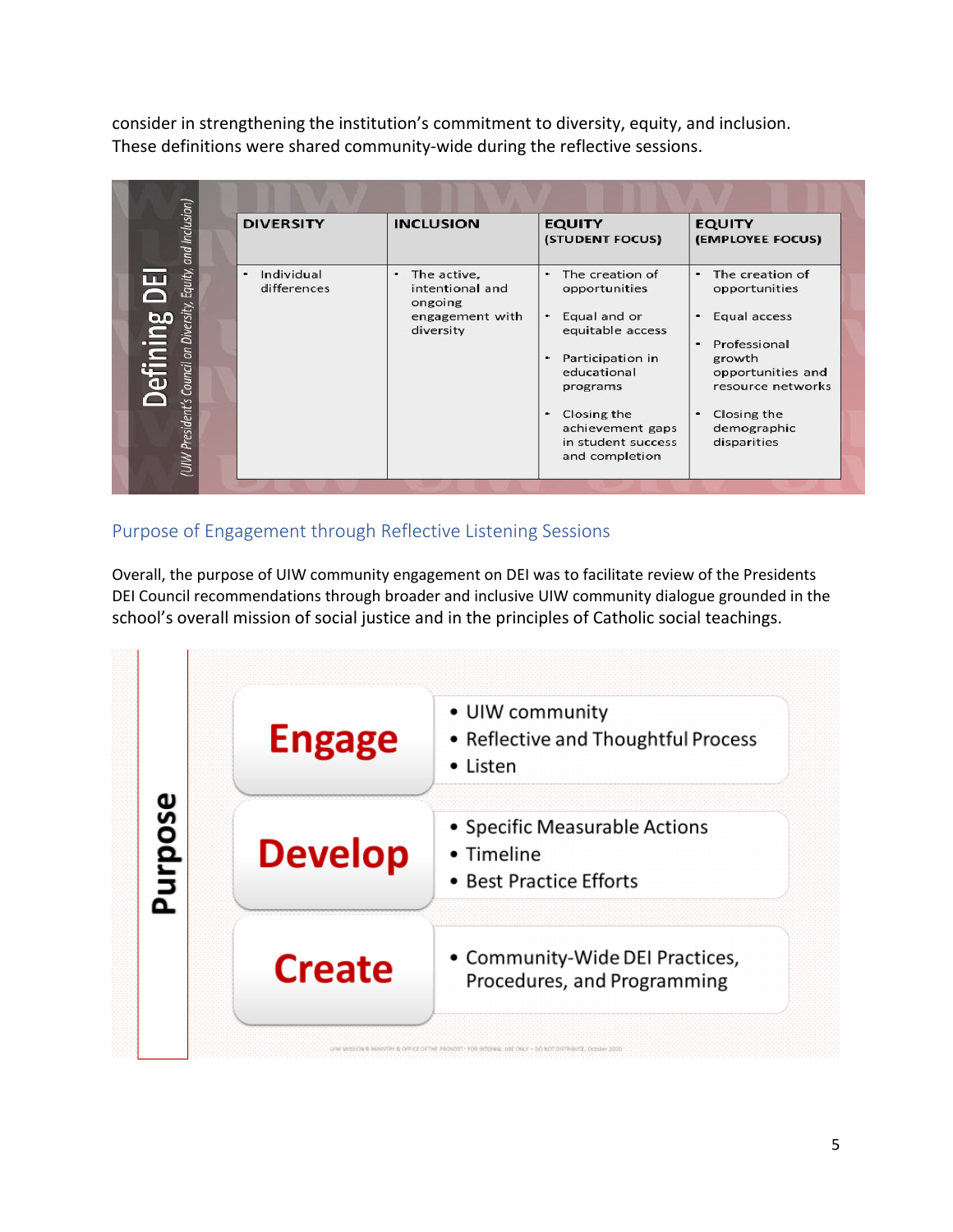## Process/Methods

Purposeful engagement was undertaken with a broad range of our UIW community, including students, staff, faculty, administrators, and alumni. All sectors were engaged in a reflective and thoughtful process in which their perspectives, experiences, and suggestions related to diversity, equity, and inclusion were shared and grounded to the overall mission and ministry of the University. Whether through presentation, forums or reflective listening sessions, the process for the most part included a reflective interactive session and an opportunity to provide written feedback on DEI.

- **Administration and Faculty Senate:** Early in the process, DEI discussions took place within established advisory structures, including Provost meetings with Vice President (VPs), Senate Executive Council (SEC), and Faculty Senate. Utilizing the DEI Council recommendations, VPs, SEC, Associate Provosts (APs), and Deans were asked to provide feedback on the key areas of DEI recommendations: Forum and Administrative Outreach / Recruitment and Hiring: Policies, Procedures, and Practices; Online Presence; Institutional DEI Structure; Curriculum; Academic Recognition and Incentive; Reporting System; and Alumni Support.
- **Associate Provosts and Deans:** Following the DEI discussions APs and Deans were asked to specifically focus on their schools/departments/offices in addressing strengths, challenges, and opportunities related to DEI in the areas of academics/curricula, management/human resources, faculty development and mentorship, communications and strategic planning, and coordination/collaboration.
- **Faculty:** A second reflective session was held with faculty to broaden discussion and feedback following earlier faculty feedback organized through the Faculty Senate. A customized matrix was distributed focused on campus climate, DEI related strengths/challenges/opportunities in their school, integration of DEI in Curricula and classroom, and training and development opportunities (feedback on this recent reflective session is not included in this report).
- **Students and Staff:** Led jointly by the Office of the Provost and the Office of Mission and Ministry, the UIW community, including UIW offices, departments, advisory bodies and student groups were engaged in reflective discussions to ensure full participation from all sectors of the UIW community. Specific feedback was requested on their perspective on DEI, challenges facing UIW in the DEI arena, workplace culture and environment (campus culture and environment in the case of students), training and development needs, and meaningful interactions within diverse communities.
- **Student Athletes:** A restructuring of the reflective listening session format was requested by football student‐athletes. As a result, a total of four in person DEI Football Reflective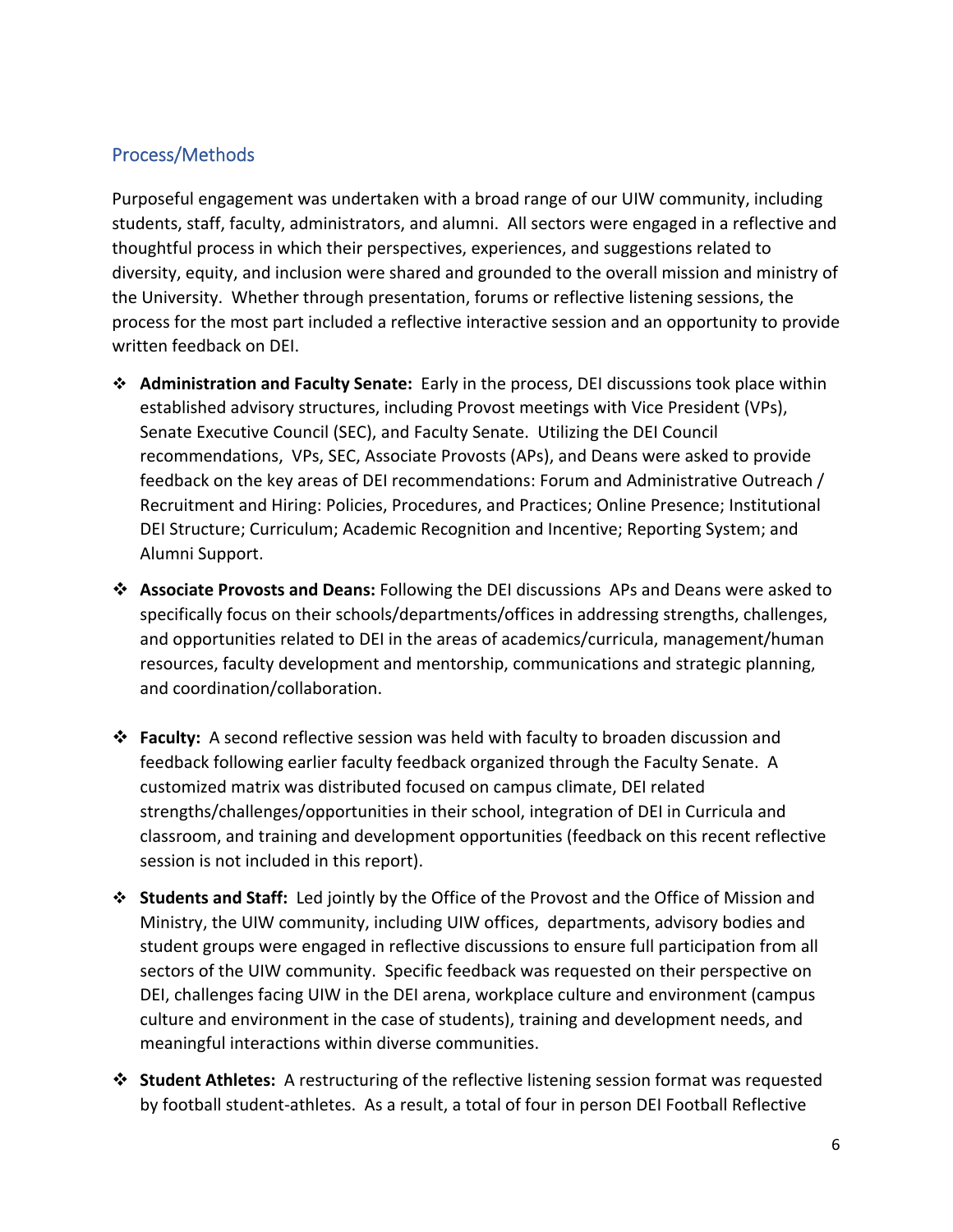Listening Session / Storytelling Sessions were held with our student‐athletes. The nature of the discussion required a high level of confidentiality and sensitivity and therefore neither videoconferencing nor structured matrices were utilized.

- **Structured and Customized Matrix Questionnaire:** Feedback from all community engagement sessions was captured utilizing a matrix questionnaire to determine the distribution and frequency of responses within each engaged community. The section below, *Overarching Themes in the Words of Our Community,* provides a look at the key themes across the communities engaged in the DEI sessions. The appendices provide specific community engagement session feedback.
- **DEI Action Plan and Timetable:** The development process for determining an action plan and timeline was based almost entirely on the community engagement sessions and assessment of feedback from engagements. Overarching key concerns and priority areas for short and longer term response were identified and further discussed or, in some cases, acted upon.

## DEI Community Engagement Sessions

To date, a total of 30 meetings with 28 UIW community engagement sessions have been held: date:

| <b>Community Included:</b> | <b>Meetings Formats included:</b>    |  |  |
|----------------------------|--------------------------------------|--|--|
| Leadership<br>$\bullet$    | <b>Reflective Listening Sessions</b> |  |  |
| Faculty<br>$\bullet$       | Forums                               |  |  |
| • Office Staff             | Presentations                        |  |  |
| • Campus Police            |                                      |  |  |
| • Athletic Coaches         |                                      |  |  |
| • Alumni Board             |                                      |  |  |
| • 4 Student Groups         |                                      |  |  |

A total of 316 students, staff, faculty, and administrators have been involved to date in one or more DEI community engagement sessions.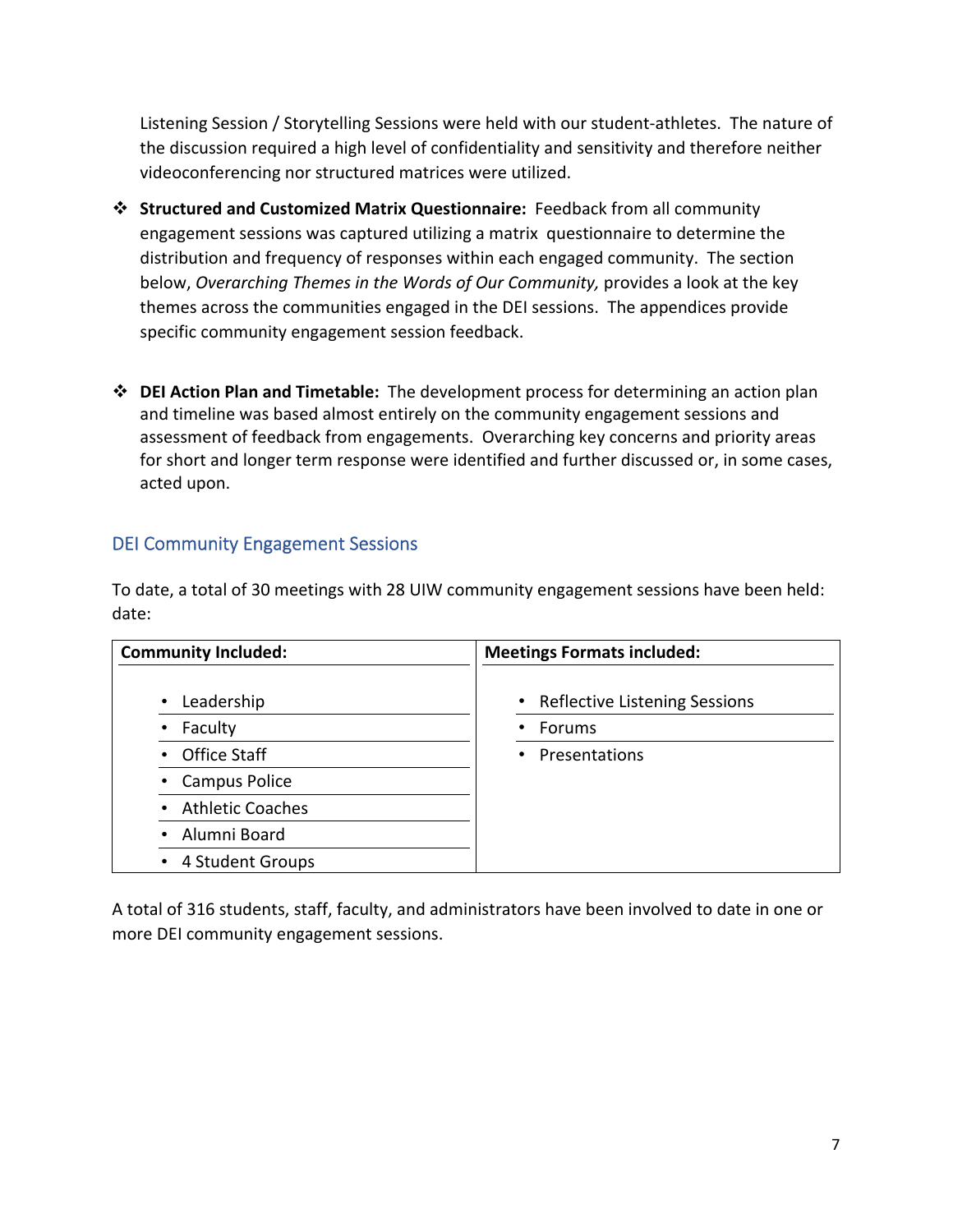## Overarching Themes in the Words of Our Community

Six thematic areas were generated from the responses provided through the DEI community engagement sessions.



Overwhelmingly, students, staff, faculty, and administrators affirmed UIW's Mission and DEI value were clearly present and demonstrated through both words, actions and practices. The remaining five thematic areas represent areas where students, staff, faculty and administrators felt there was room for improvement whether in policy, practice, or in procedures. The bullets noted below each of the six thematic areas represent the most cited areas for enhancement stated by persons completing the matrix questionnaire. More specific and additional areas appear in the specific matrix results by session provided under the appendices section of this report.

### **Engage Mission and DEI Value**

- o Supportive learning environments
- o Inclusiveness and reflection of values experienced throughout

#### **Reinforce Workforce Skills and Talents**

- o Mandatory and annual employee training/development on DEI, vulnerable populations
- o New employee training on DEI and social justice
- o Training for students on DEI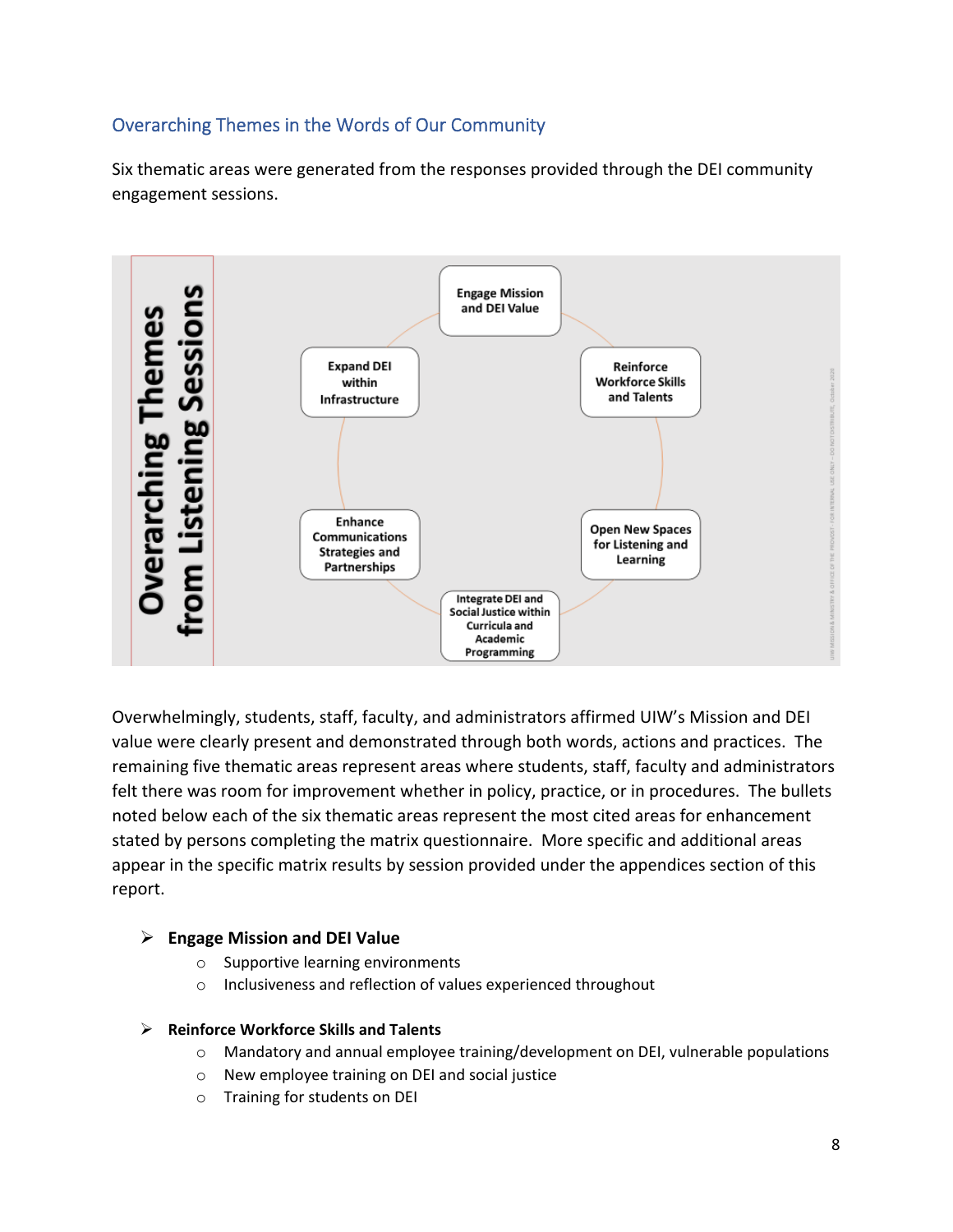- o Mentoring support for staff and faculty
- o Internal and external expertise and resources to conduct broader campus‐wide workshops on diversity and representation
- o Annual assessment of DEI training effort

#### **Open New Spaces for Listening and Learning**

- o Campus‐wide safe space for dialogue by Black Indigenous People of Color (BIPOC) and other diverse communities
- o Dedicated space for intercultural awareness, expression, social media
- o Inclusive DEI discussions to include LGBTQ+, veterans, disabled communities

#### **Integrate DEI and Social Justice Within Curricula and Academic Programming**

- o Threading social justice throughout education curriculum and syllabi
- o Update current curricula on intercultural awareness and sensitivity
- o Core requirement related to DEI and social justice courses
- o African American Studies minor
- $\circ$  Prioritize faculty and staff training/webinar on the history of racism, use of language, and institutional racial inequities prior to beginning any departmental and/or school conversations on DEI curricular design or recruitment

#### **Enhance Communication Strategies and Partnerships**

- o Transparent and effective responses to racial crisis and social justice concerns
- o Cross campus collaborations and community building
- o Clarity and vigilance regarding language, audiences
- o Increased engagement of internal and external stakeholders
- o Regular constructive forums and community dialogue on DEI
- $\circ$  Campus wide DEI/social justice discussions and forums with students, staff and faculty
- o Internal and external expertise and resources to conduct broader campus‐wide workshops on diversity and representation

#### **Expand DEI within Infrastructure**

- o Examine DEI within Task Forces and management structures
- $\circ$  Increase infrastructure dedicated to DEI, including dedicated faculty point of contact
- $\circ$  Operational budget for DEI Office without diverting current academic program funding
- o Examination of procedures for staff, faculty, and students to report DEI related incidences, grievances and bias concerns
- $\circ$  Objective review of hiring and recruitment process, and DEI goals in this areas
- o Objective reviews of student recruitment process, and DEI goals in this areas
- o Alumni support, especially African American alumni, to offer a webinar and/or mentor students
- $\circ$  Examine institutional structures to identify, monitor, and nurture ways of supporting Black, Indigenous, People of Color Community (BIPOC) members

Faculty were included in three community engagement sessions: the Associate Provost (AP) and Deans presentation on August 4, 2020; the Faculty Senate presentation on September 9, 2020; and the faculty-wide community engagement session held on October 14, 2020. The Associate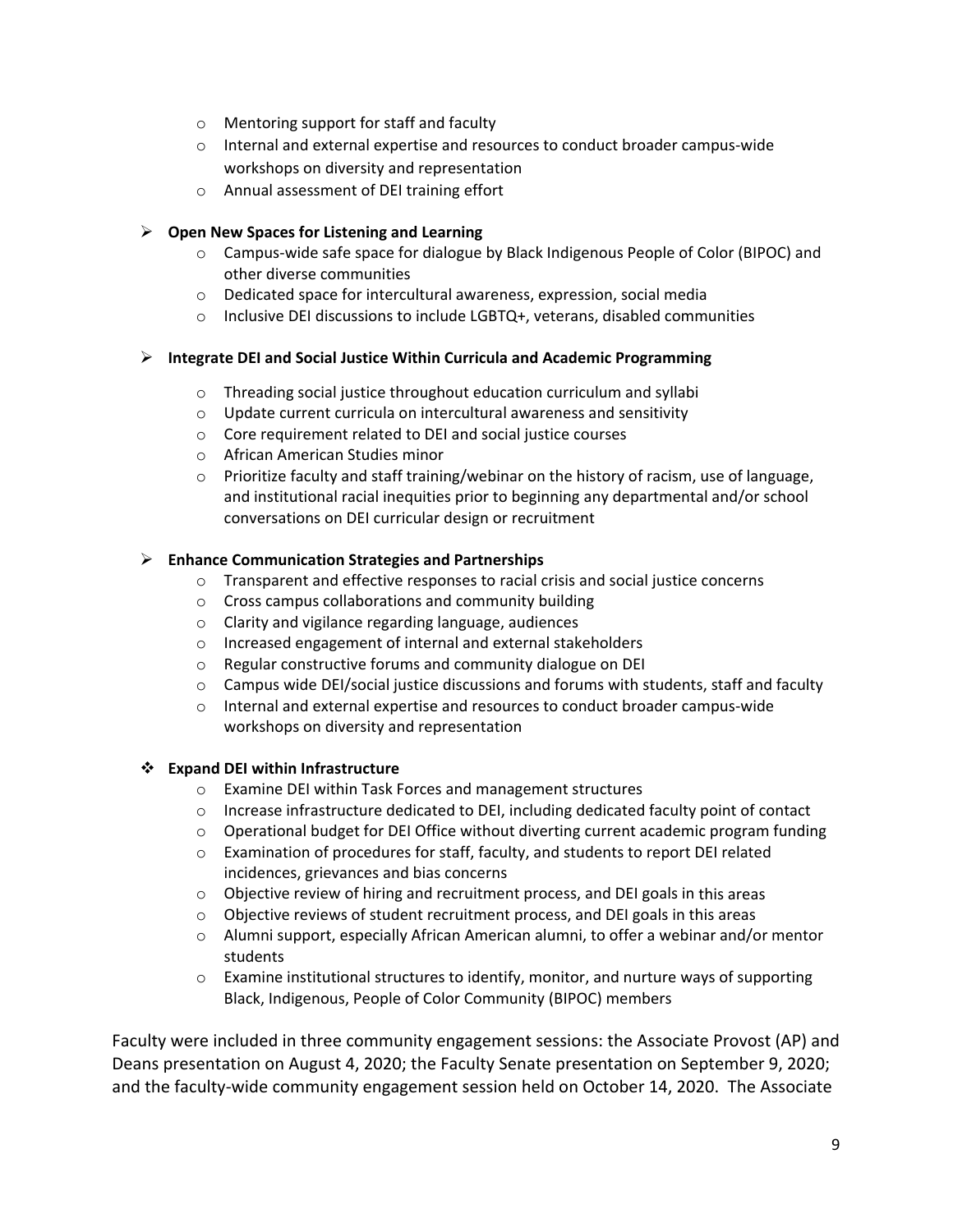Provosts and Deans were asked to provide feedback on the DEI Council's recommendations as well as respond to a structured matrix on what they saw as the DEI strengths, opportunities and challenges in relation to infrastructure, collaboration and policies, faculty development, curriculum, and communication. AP/Deans agreed that there were both strengths and opportunities in all five areas and they provided concrete ideas for strengthening DEI efforts. There was a general agreement that DEI is strong in the University's commitment to Mission and DEI value. Examples of DEI areas of improvement include: 1) reinforcement in employee DEI training and development; 2) enhancements in external and internal communications on DEI; 3) a threading of social justice throughout education curriculum and syllabi; 4) an examination of DEI within advisory and management structures; and 5) an increased infrastructure dedicated to DEI. The Associate Provosts and Deans feedback is provided in greater detail in the appendices of the report.



# PERCENTAGE OF COMMUNITY RESPONDING: UIW IS ENGAGED IN MISSION & DEI VALUE

There were many experiences, ideas, and opinions shared during the 30 DEI community engagement sessions. These were held in confidentiality within "listening rooms" and the matrix results do not include names of respondents. Below are some examples of what was shared: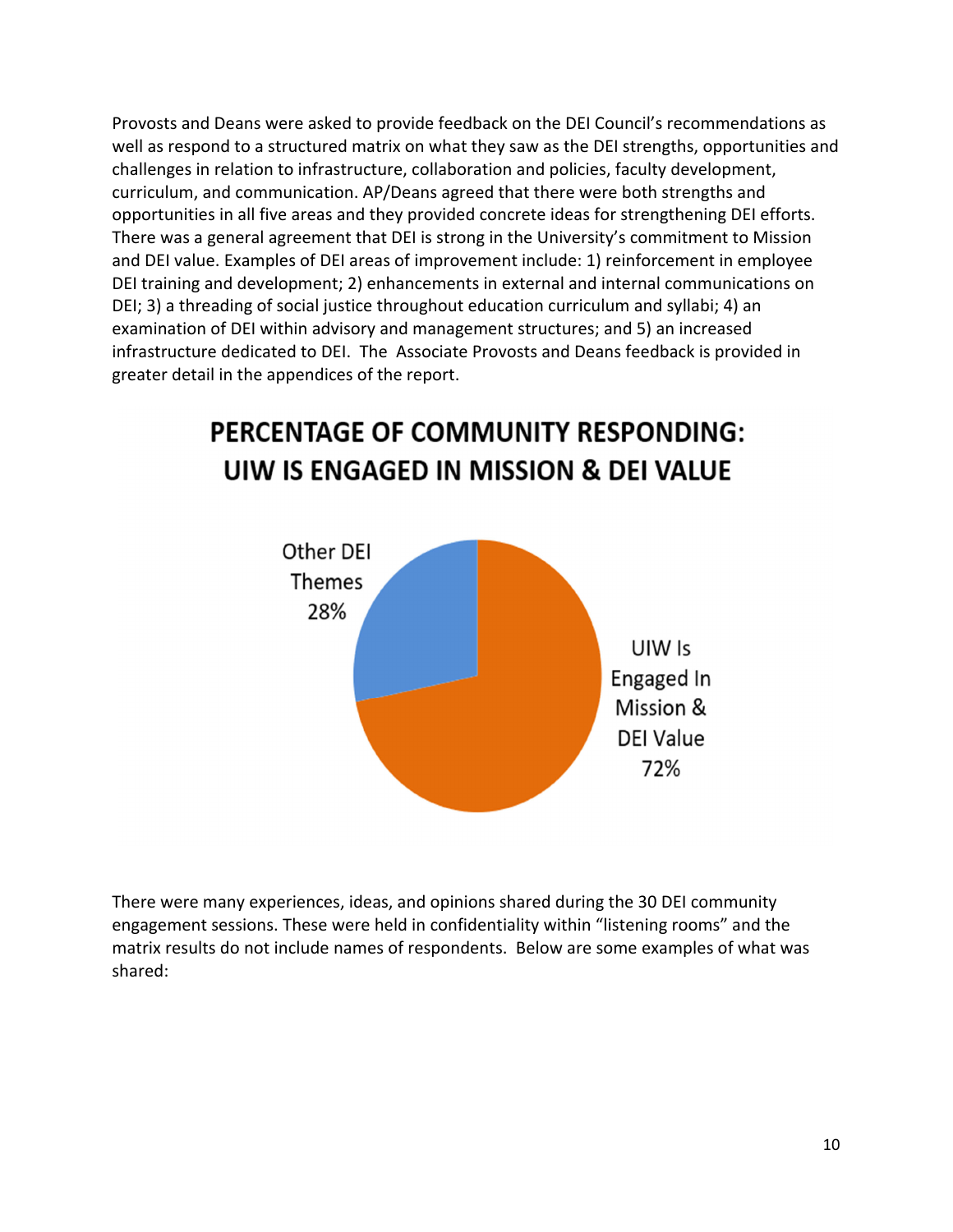| <b>What the UIW Community is Saying</b> |                                                                                                                                                                                                                                                                                                                                                                                                                                                                |  |  |
|-----------------------------------------|----------------------------------------------------------------------------------------------------------------------------------------------------------------------------------------------------------------------------------------------------------------------------------------------------------------------------------------------------------------------------------------------------------------------------------------------------------------|--|--|
| Who We<br>Are                           | "Even healers need healing"<br>"Marginalization can happen to anyone in our community"<br>"We are all marginalized to some degree"<br>"As a first generation U.S. Citizen and college graduate, diversity and inclusion was a major part of my<br>upbringing as I blended between two cultures"                                                                                                                                                                |  |  |
| <b>How We</b><br>Feel                   | "When we see and hear, 'black lives matter,' for us, it affirms our humanity"<br>"When I look at the news and I look online, I see myself being shot"<br>"I feel like UIW has always given their students access to learn about different backgrounds, cultures, and<br>religions. Not only do they give access, it's encouraged"<br>"there is always a need to improve especially as the population at the University changes and widens across the<br>world" |  |  |
| What We<br><b>Have to Give</b>          | "Transmitting a culture that you want them to take with them for the rest of their lives"<br>"Giving everything of yourself to the students—we are all in the game"<br>"We have developed a mentorship program through the Alumni Board that I think is going to be helpful in<br>bringing together students and alumni to build relationships that will be meaningful."                                                                                       |  |  |

## DEI Efforts To Date

Part and parcel of the Provost's Office work over the past four months has been to identify DEI efforts underway at UIW in order to highlight innovative and best practices, and targeted initiatives and recognitions. Among current DEI related efforts are the following:

- ❖ Ettling Center DEI Webpage
- UIW School Specific Initiatives
	- o **Dreeben School of Education:** Social Justice in Action Workshops
	- o **School of Medicine:** Unity Task Force
	- o **College of Humanities, Arts and Social Sciences:** Theatre for Social Change
	- o **College of Humanities, Arts and Social Sciences:** *Racial Equity & Interfaith Cooperation Awards*
- ❖ Recognitions and Accomplishments
	- o **Feik School of Pharmacy:** Received the 2020 Health Professions Higher Education Excellence in Diversity (HEED) Award from *INSIGHT Into Diversity* magazine, the oldest and largest diversity‐focused publication in higher education
	- o **Rosenberg School of Optometry Diversity Statement:** With an entering first‐year class of 43% of underrepresented minorities, the UIW RSO is one of the most culturally diverse programs in the country

Some of these efforts have been inspired by the Council's DEI recommendations and the DEI Community Engagement process itself, such as the Ettling Center DEI Webpage which was initiated in August 2020, as well as the Dreeben School of Education Workshops and the College of Humanities, Arts and Social Sciences (CHASS) Theatre for Social Change. These efforts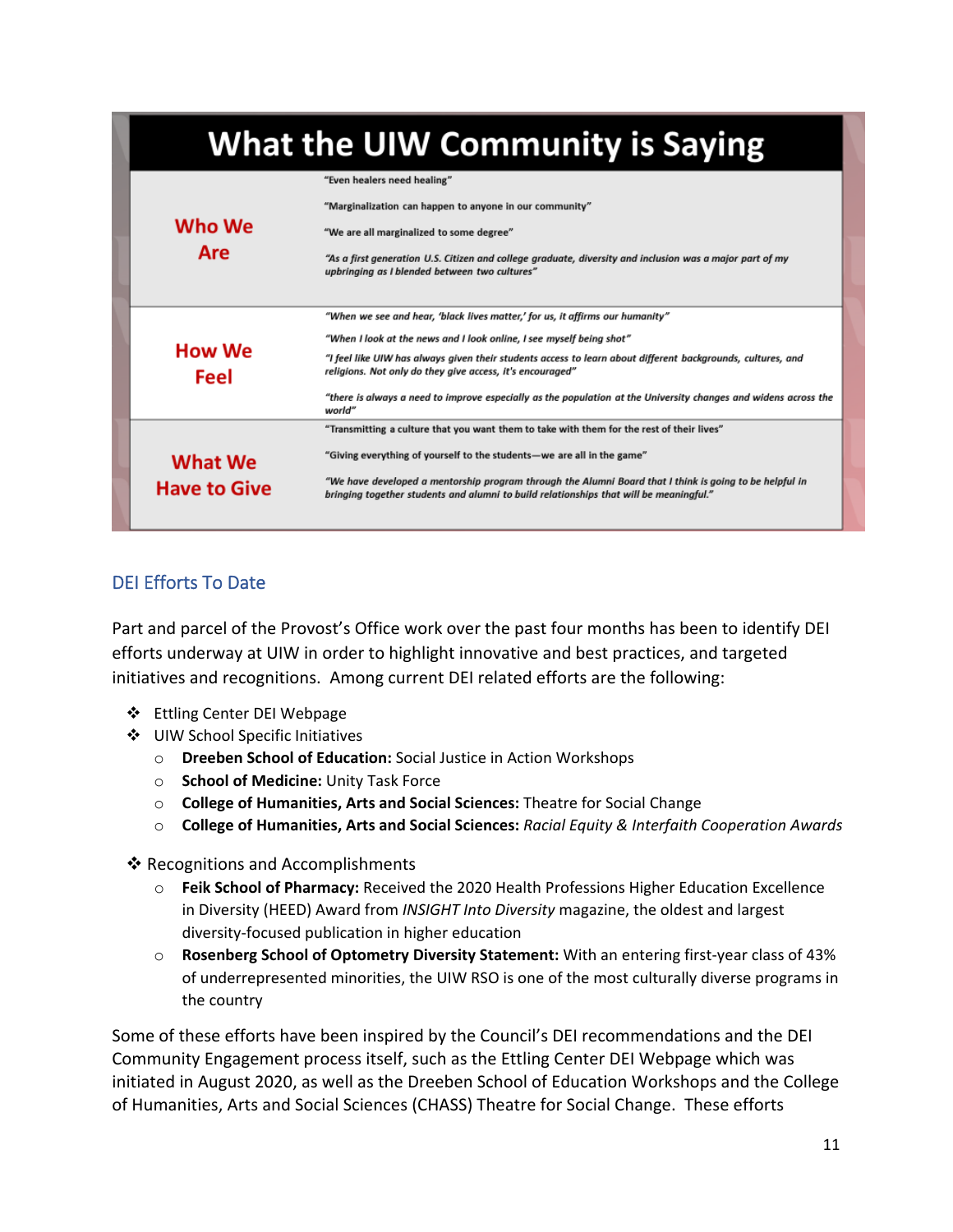demonstrate the power of community engagement and discussion as well as the incentive and motivation ignited by the recommendations put forth by the President's Council on Diversity, Equity and Inclusion. The recognitions and accomplishments affirm that UIW has been a leader and performing well in its diversity practices. Showcasing our DEI related efforts both internally and externally has been one of the very positive results of our effort to engage and understand better the gift we have and the values we uphold as part of our Mission.

#### Implementing a DEI Action Plan and Timeline for 2020‐2021

The six overarching DEI thematic areas were identified through the DEI community engagement process have been converted to the goals to guide a UIW DEI action plan moving forward:

Goal Area #1: Engage Mission and DEI Value Goal Area #2: Reinforce Workforce Skills and Talents Goal Area #3: Open New Spaces for Listening and Learning Goal Area #4: Integrate DEI and Social Justice Within Curricula and Academic Programming Goal Area #5: Enhance Communications Strategies and Partnerships Goal Area #6: Expand DEI within Infrastructure

These themes identified from the reflective listening sessions are closely aligned with the recommendations from the President's Council on Diversity, Equity and Inclusion, and serve as a second data source to strengthen and affirm many of the areas raised by the DEI Council.



### Aligning DEI Thematic Areas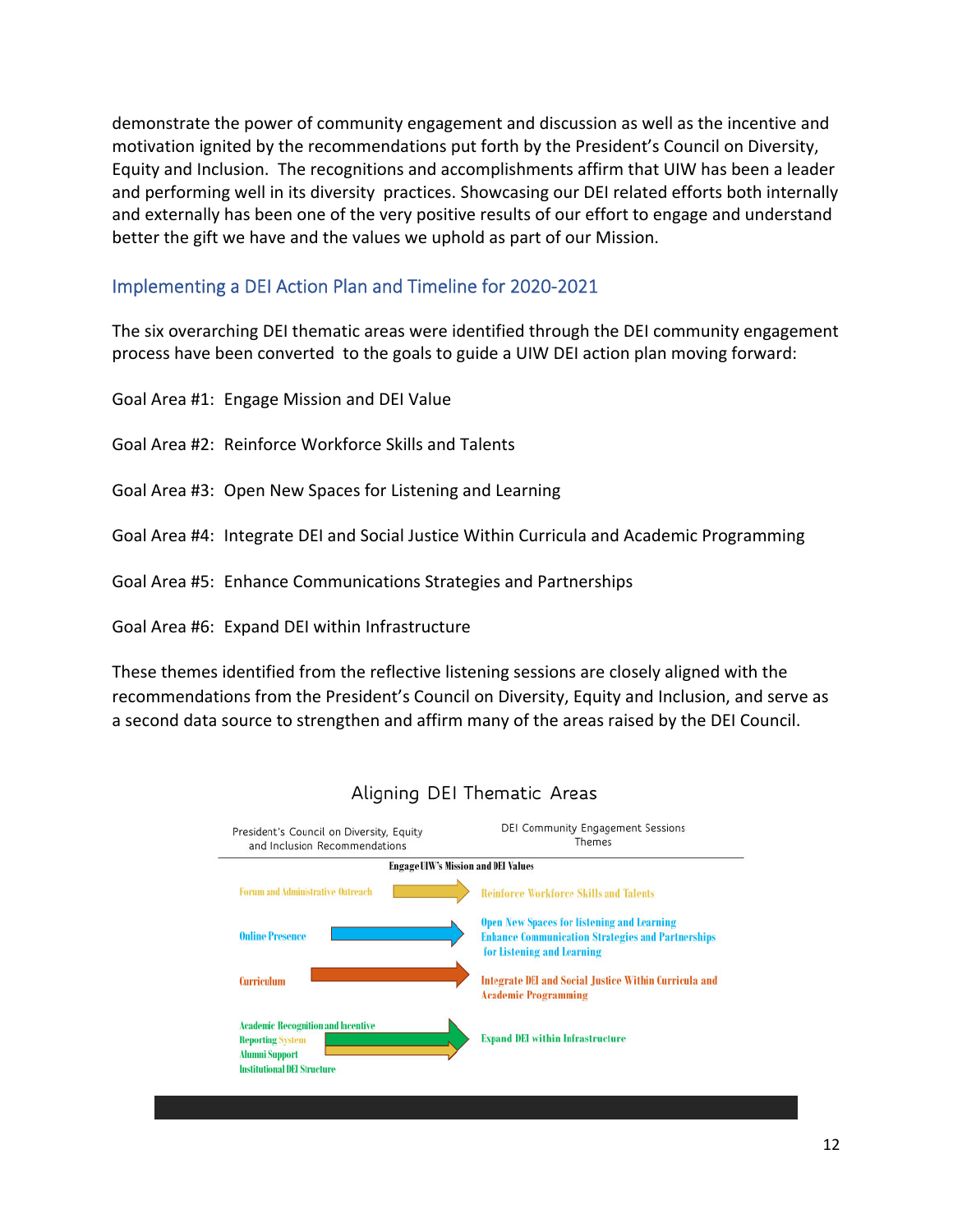The recommendation proposed for the conversion of these thematic areas thus moves us forward in the next steps of the DEI process at UIW. The next steps of the DEI process would begin with the report being shared with the UIW community at large and the individual groups that met utilizing a community forum and or individual meetings with the groups. The following structural steps would include the identification of a DEI coordinator and or a small committee to review the goals and establish objectives and timeline for accomplishing the goals. The EAB 360 diversity review that focuses on students would be part of the actions going forward in goal 6.

For the current 2020‐2021 academic year, specific focal areas are included within the proposed DEI action plan below as well as a timeline. The specific goal areas and 2021 DEI action plan initiatives are:

## **Goal Area #1: Engage Mission and DEI Value**

- Provide space for prayer, reflection, and contemplative dialog
- Continue to have community engagement sessions on UIW Mission and DEI value to include sessions with faculty, undergraduate and graduate, and health professions students

## **Goal Area #2: Reinforce Workforce Skills and Talents**

 Work with Human Resources in their review of DEI inclusion in new training modules for staff and faculty

## **Goal Area #3: Open New Spaces for Listening and Learning**

- Continue to shepherd Ettling Center efforts to enhance its new DEI webpage as a listening and learning resource – ongoing throughout the academic year
- Work with the Office of Mission and Ministry to create new and expanded virtual spaces for reflection, listening, learning and information exchange
- Engage students, staff and faculty in development of New Spaces priority areas for 2020‐2021

## **Goal Area #4: Integrate DEI and Social Justice Within Curricula and Academic Programming**

- Under the leadership of Dr. Glenn James, Dr. Kevin Vichcales and Dr. Caroline Goulet, will begin to formulate an assessment plan for DEI integration in curricula and academic programming
- Support faculty led initiatives within each of the six DEI thematic areas.

## **Goal Area #5: Enhance Communication Strategies and Partnerships**

- Examine potential social media sites and forums for community wide dialogue on DEI and social justice – ongoing through academic year
- Engage students, staff and faculty in development of communication priority areas for 2020‐2021.